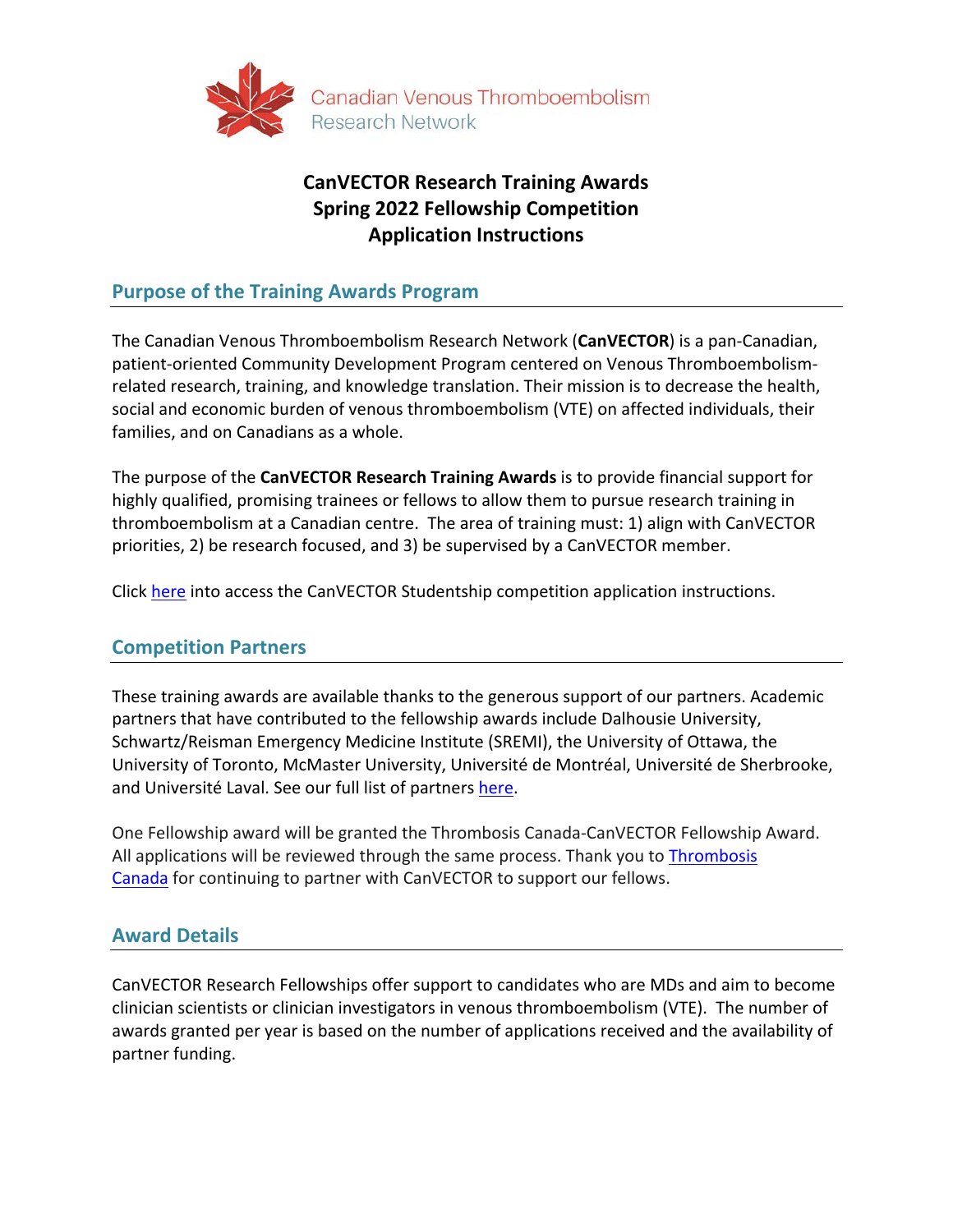

#### **CanVECTOR clinician scientist:**

- $\cdot$  Is committed to devoting a substantive percent (≥ 75%) of their professional effort to research
- Has formal training in research methodology (MSc or PhD degree)
- Develops and leads research projects (assumes the role of principal applicant for grant applications and principal investigator for research execution)

#### **CanVECTOR clinician investigator:**

- $\div$  Is committed to devoting a portion of their professional effort to research
- May (or may not) have formal training in research methodology
- $\div$  Contributes to the development and conduct of research projects (may participate as a co-applicant for grant applications and co-investigator for research execution)

**Amount of the award**: *Fellowship*: maximum of \$50,000

**Term of award:** Fellowship awards will be granted for one year. It is expected that the awardee will seek peer-reviewed funding during the first year to support any subsequent years of training (if applicable).

**Award renewal:** Priority for fellowship awards will be given to new applicants. If additional funding is available, renewal applications will be invited and considered in the subsequent competition. It is expected that renewal applicants will demonstrate evidence of substantial progress in achieving their research objectives. Applications from trainees who have actively participated in CanVECTOR activities will be viewed favourably.

# **Candidate Eligibility**

- **a. Citizenship:** Canadian and International applicants are eligible to apply. Priority will be given to Canadian citizens and Canadian permanent residents.
- **b. Prior education:** Fellowship applicants must have completed an MD degree (or international equivalent) and must be eligible for licensure with the provincial College of Physicians where training will take place. Applicants must have completed residency training within the last 3 years. Persons who already hold a faculty position are not eligible.
- **c. Career focus:** Candidate must be committed to a career with a focus on thromboembolism, including a commitment to ongoing research activity.
- **d. Type of research activities**: Eligible research activities must be in an area related to thromboembolism, and aligned with the mission and goals of CanVECTOR.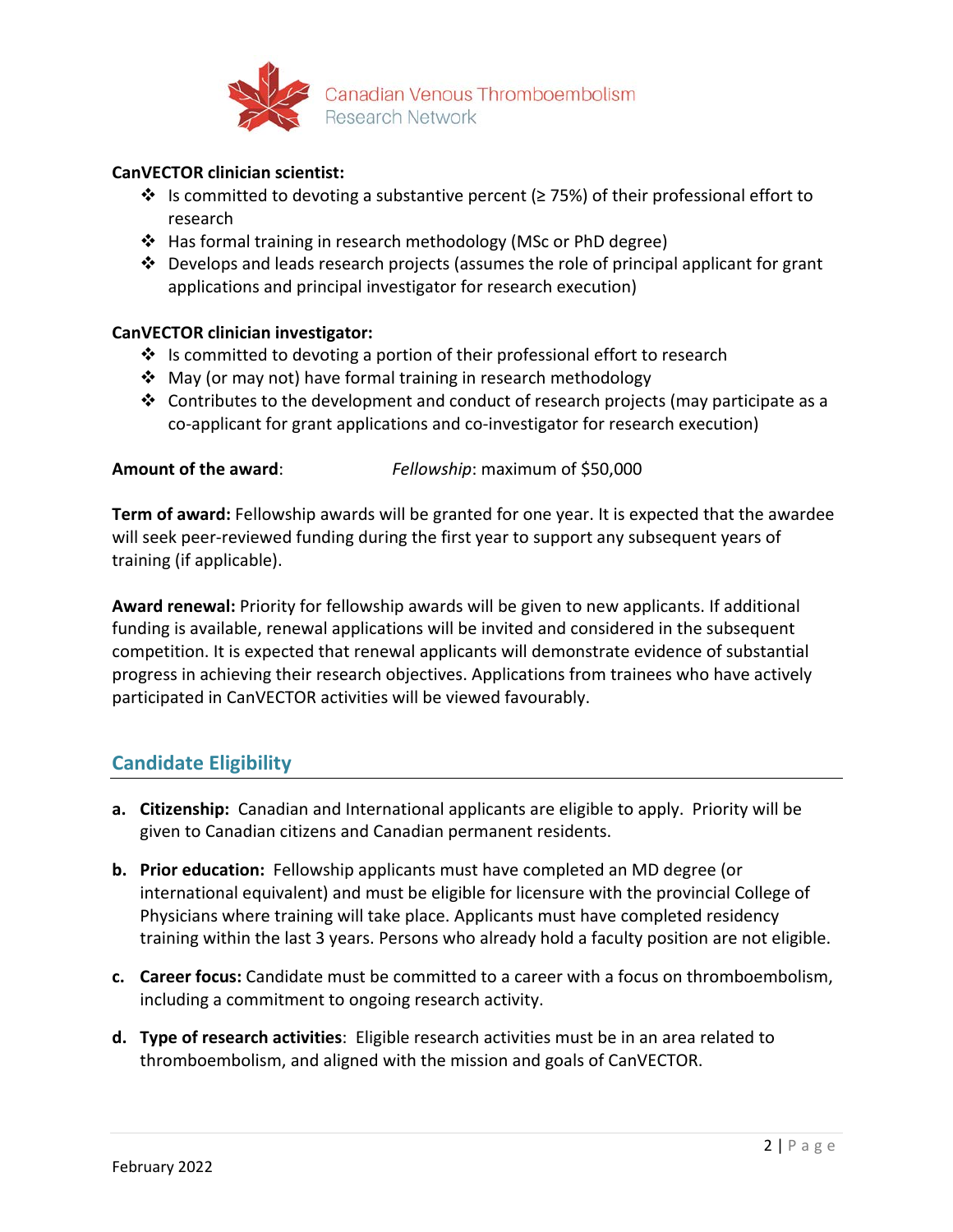

- **e. Location of training:** The *Fellowship* must be completed at a CanVECTOR training site at one of the following Canadian universities: Dalhousie University, McGill University, McMaster University, the University of British Columbia, the University of Ottawa, the University of Toronto, the University of Western Ontario, the University of Calgary, Queen's University, Université de Montréal, Université de Sherbrooke, and Université Laval. Applicants from other training sites are invited to email [info@canvector.ca](mailto:info@canvector.ca) to discuss the connection to CanVECTOR, prior to completing an application.
- **f. Concomitant higher degree:** Fellowship applicants may be enrolled in a higher degree program (MSc or PhD) during the tenure of the fellowship as long as they demonstrate that they have sufficient time to also conduct substantive research.
- **g. Supervisor(s):** Must be an established researcher who has agreed to be the Student's supervisor and who accepts the conditions of the award as outlined below. At least one of the applicant's supervisors must be a CanVECTOR member.

# **Fellowship Conditions and Responsibilities**

**Submission of an application implies acceptance of the following conditions by both the applicant and his/her supervisor(s):** 

- **a. Protected time**: It is expected that the principal focus and time commitment of the successful candidate will be to further his/her research experience in thromboembolism. Fellows in the clinician scientist stream must devote at least 75% of their time to researchrelated activities. Non-research related clinical work or teaching may be done concurrently during the fellowship but should not exceed 25% of their time. Fellows in the clinician investigator stream must devote 25-50% of their time to research-related activities. Preference will be given to candidates with a greater time commitment to research.
- **b. Award administration**: The administration of the award will be through a university department or hospital research department and not sent to the successful candidate directly. The University or Hospital will then issue the funds to the award recipient according to their own procedures and payment schedules.
- **c. Top-up**: It is the responsibility of the host university or hospital to ensure that the total stipend that the Fellow receives meets the minimum institutional and provincial funding standards (as applicable). Top-up of the CanVECTOR award by the institution or other internal or external sources is permitted to a maximum of \$100,000 per year. Successful candidates must declare all sources of salary support to the CanVECTOR Training Office.
- **d. Letter of offer:** Upon receiving an award offer, the applicant must notify the CanVECTOR Training Office [training@canvector.ca](mailto:trainingandmentoring@canvector.ca) of their decision to accept within 14 days.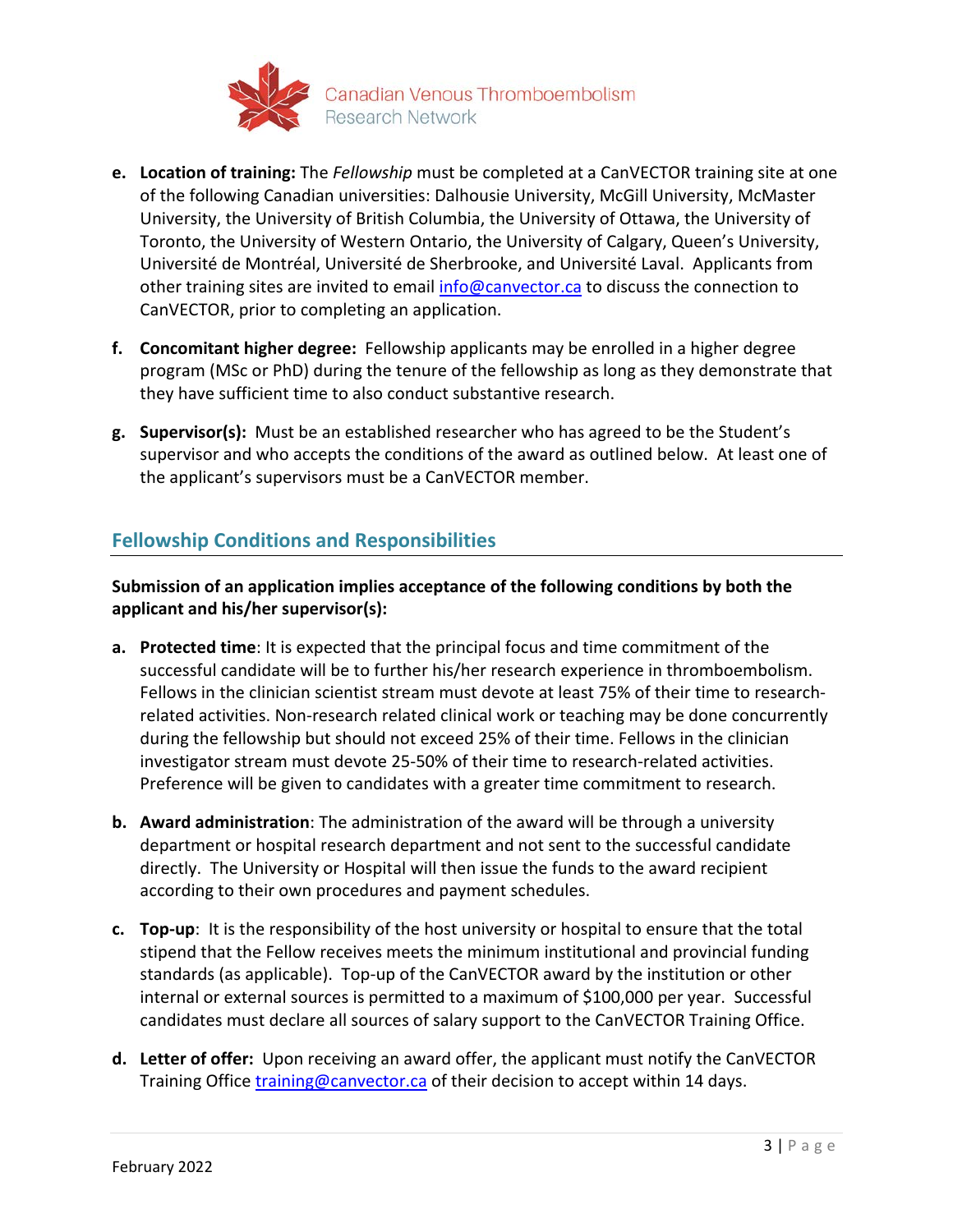

- **e. Letter of agreement:** On acceptance of the award, the successful candidate and his/her supervisor will sign a letter of agreement to the Conditions and Responsibilities of the award and submit this to the CanVECTOR Training Office [training@canvector.ca](mailto:trainingandmentoring@canvector.ca) within 2 months of the offer.
- **f. Acknowledgment:** Any formal presentation (e.g. poster, oral paper), publication, or thesis resulting from the CanVECTOR research *Fellowship* must acknowledge the support of CanVECTOR, and a copy of any publications resulting from the fellowship must be sent to the CanVECTOR Training Office training@canvector.ca
- **g. Final report**: A brief summary of the activities and accomplishments achieved during the *Fellowship* year shall be submitted to the CanVECTOR Training Office within 3 months of the end of the funding year.
- **h. Presentation**: The Student will be invited to present a summary of his/her research activities at the CanVECTOR annual conference.
- **i. Ongoing funding**: It is expected that the awardee will seek peer-reviewed funding during the first year to support any subsequent years of training (if applicable).

# **Components of the Application**

#### **The components of the application include:**

- a. CanVECTOR Fellowship [Award Application Form](https://www.canvector.ca/funding/fellowship-and-studentship/fellowship-award-application-form.pdf) Spring 2022
- b. A letter from the applicant (2 pages maximum) with the following headings:
	- I. Background preparation
	- II. Specific objectives for the fellowship
	- III. Plans for the research year (based on the specific objectives)
	- IV. Future career plans
- c. Summary of proposed research project (2 pages maximum). If the research proposal requires additional funds, the summary should describe the source of this funding (obtained or applied for) and should include a brief discussion of alternatives, if applied-for funding is not successful.
- d. Lay summary (maximum 500 words). The lay summary is a brief summary of a research project that is used to explain complex ideas and medical and scientific terms to people who do not have prior knowledge about the subject. In language suitable for a lay audience, describe the following: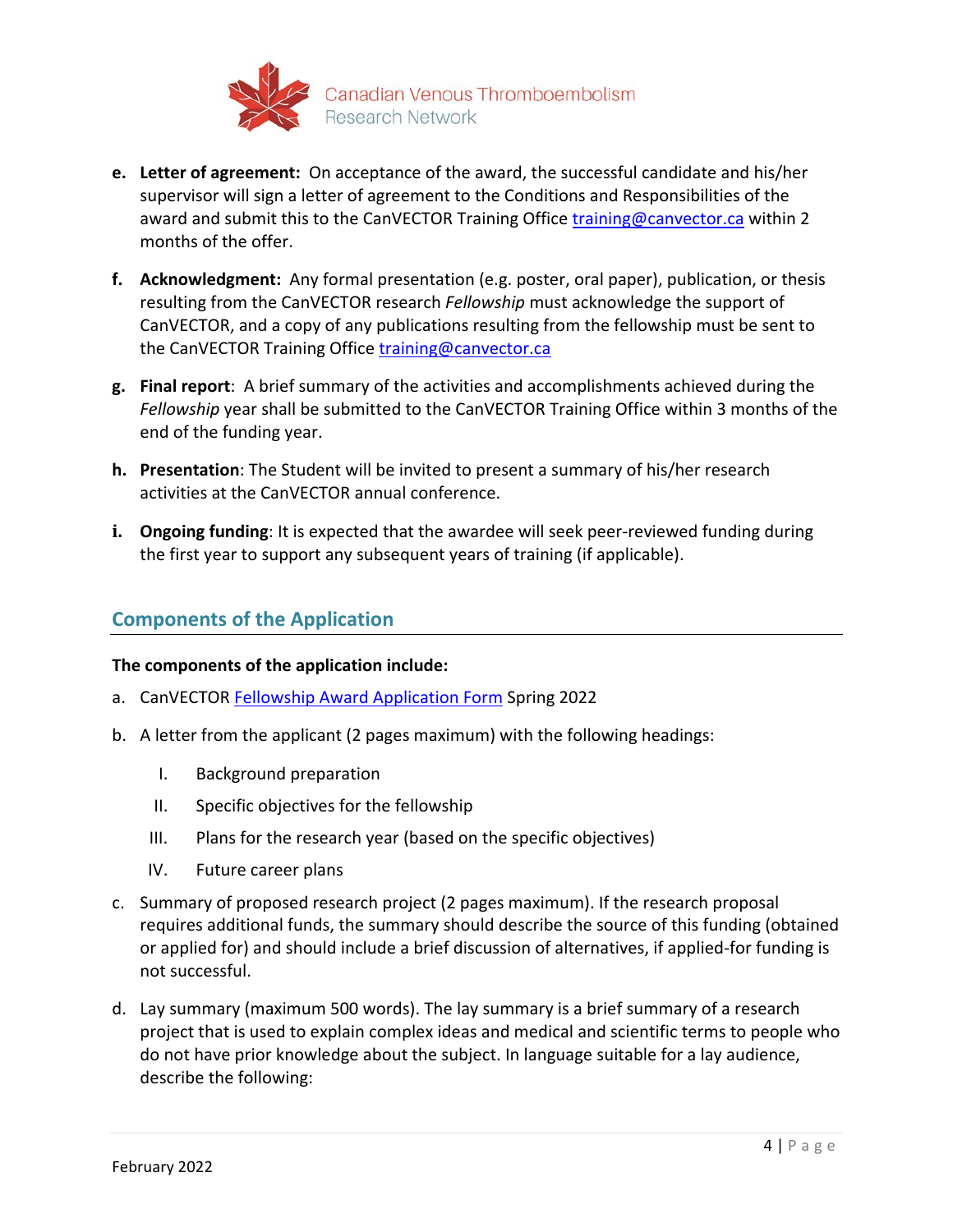

- I. Purpose of the research
- II. Relevance of the research
- III. General approach (methods)

For the lay summary, please include paragraphs and headings that clearly show how you are addressing each of the above (3) components, and a lay title.

- e. A copy of the applicant's current CV.
- f. A copy of the proposed primary supervisor(s)' current CV.
- g. A letter of support from the proposed primary supervisor outlining 1) the strengths and accomplishments of the candidate, 2) the research facilities and resources available to the candidate, and 3) the proportion of time the candidate will spend on research, course work, clinical duties, and teaching.
- *\*Please note:* Applications must use a minimum of 12-point font and 1-inch margins for all submitted material.

# **Application Submission**

Inquiries can be addressed to Jessie Micholuk, Manager of the CanVECTOR Training, Mentoring and Early Career Development Platform, at [info@canvector.ca.](mailto:info@canvector.ca)

Please email completed application packages to the CanVECTOR Training Office: [training@canvector.ca](mailto:trainingandmentoring@canvector.ca) by **12:01AM EST Monday April 25th, 2022**.

### **Selection Process**

**The Fellowship applications will be reviewed by the CanVECTOR Training Awards Committee, in collaboration with the CanVECTOR Patient Partner Council and external reviewers, as appropriate. Final Decisions will be made by the CanVECTOR Training, Mentoring, and Early Career Development co-leads. Reviews of each of the submissions will use a ranking system that recognizes:** 

- I. The quality and potential of the candidate, including demonstration of a sincere commitment to a career in research or other aspects of academic medicine related to venous thrombosis
- II. The quality of the research environment and the supervisor(s)
- III. The quality and potential importance of the proposed training activities, including its relevance to the mandate of CanVECTOR.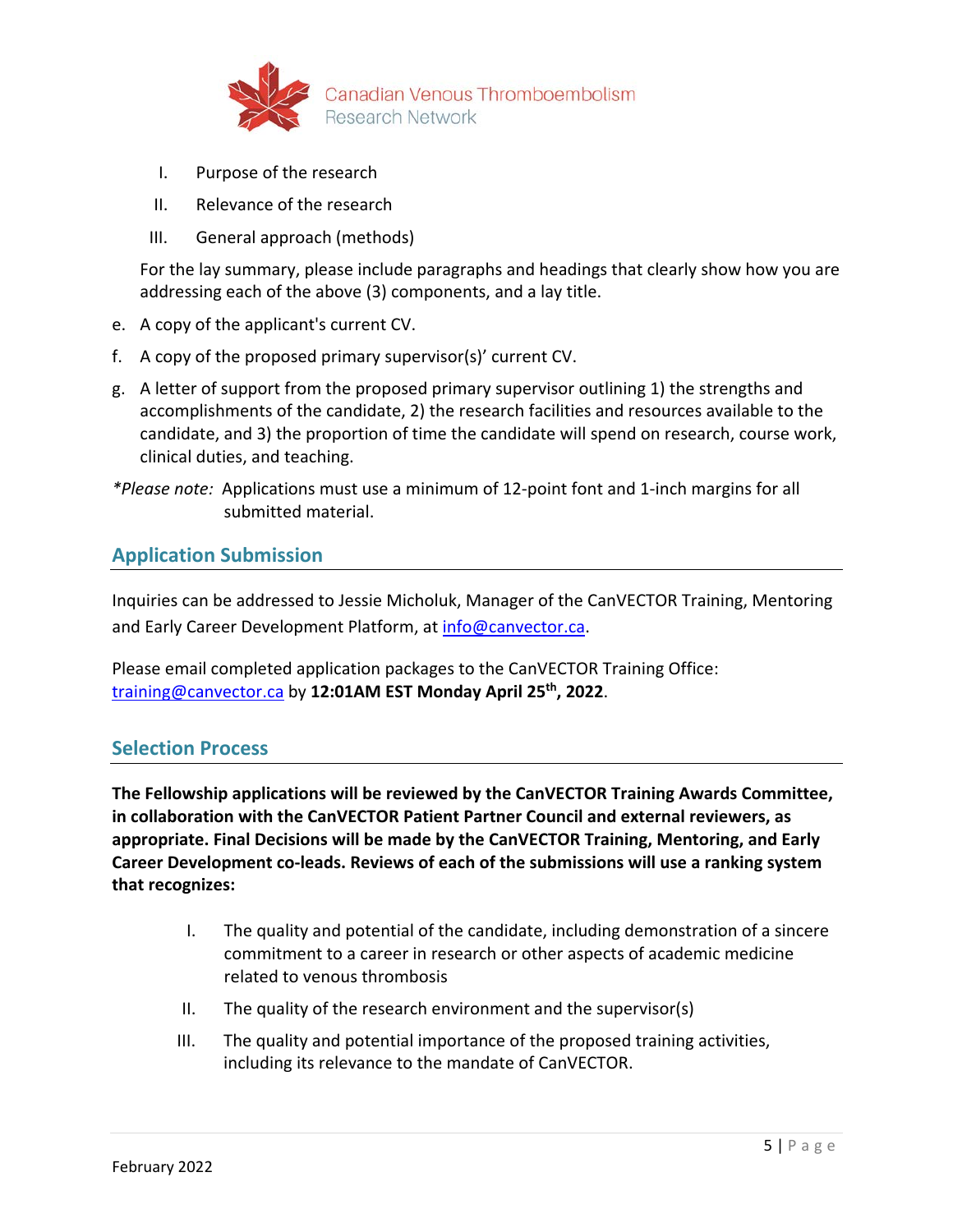

**a. Rating system:** A 10-point rating system will be used by the reviewers:

| Component                  | <b>Maximum Points</b> |
|----------------------------|-----------------------|
| The candidate              |                       |
| The environment/supervisor | 2.5                   |
| The research proposal      | フ5                    |

- **b. External reviews:** The CanVECTOR Trainee Award Committee may, if necessary, request formal, written external reviews from people who have knowledge of the candidate or his/her supervisor or who have expertise in the area of proposed research.
- **c. Conflicts of interest:** It is possible that members of the CanVECTOR Trainee Award Committee may have potential conflicts of interest in the review of applicants and in the selection of successful candidates. A set of guidelines has been developed to prevent actual or perceived, direct or indirect conflicts of interests in the selection process.
- **d. Patient Partners:** The CanVECTOR Patient Partner Council will review lay summaries from each application and will provide comments to the final decision committee.

# **Application Checklist**

Inquiries can be addressed to Jessie Micholuk, Manager of the CanVECTOR Training, Mentoring

**Please check that each of the items below is completed (an incomplete application package will not be accepted):**

| CanVECTOR Fellowship Award Application Form Spring 2022 |
|---------------------------------------------------------|
| Applicant's letter (2 pages maximum)                    |
| Summary of research proposal (2 pages maximum)          |
| Lay Summary (500 words maximum)                         |
| Applicant's current CV                                  |
| Primary supervisor's current CV                         |
| Letter from CanVECTOR supervisor                        |